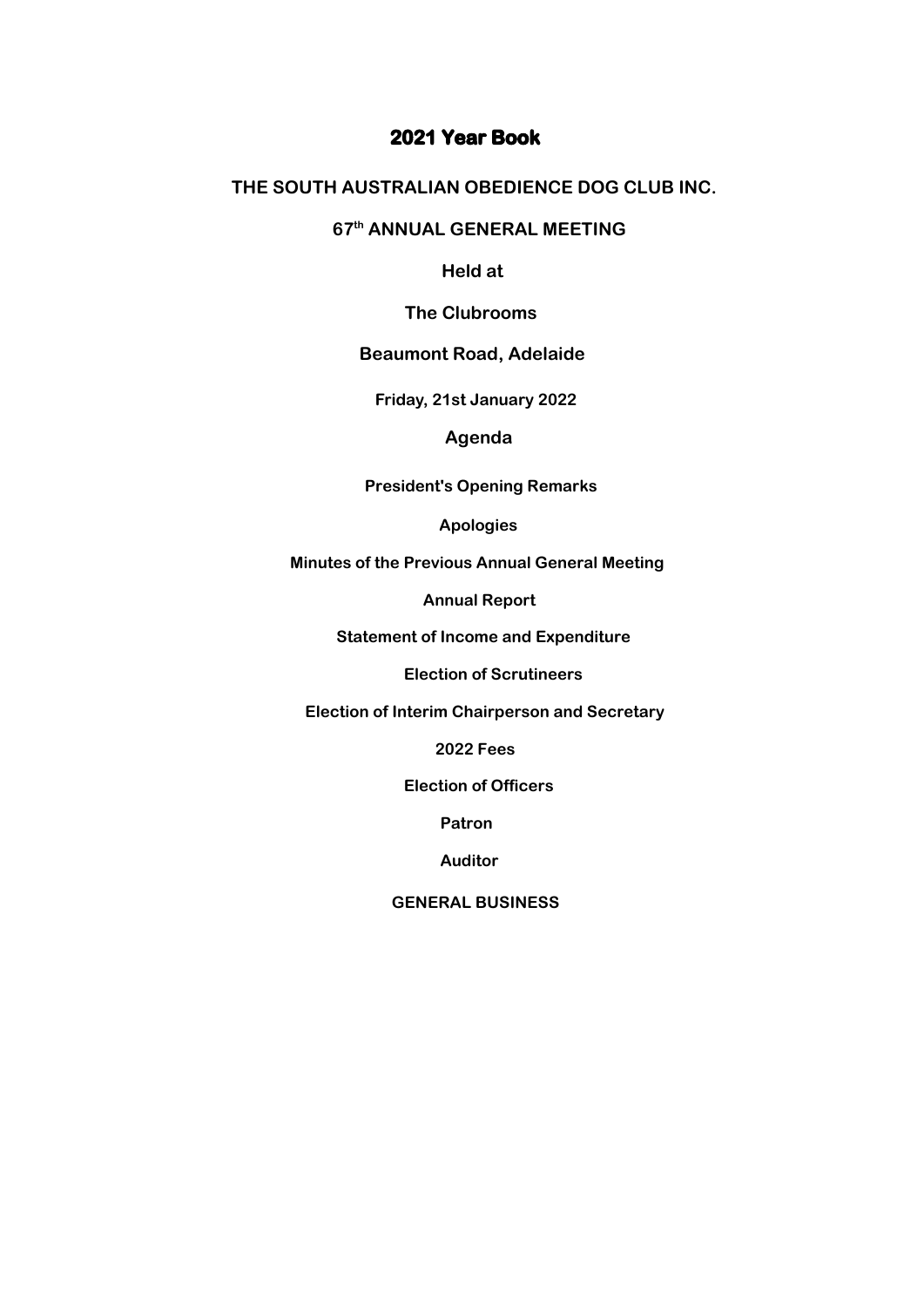### **CHIEF INSTRUCTOR**

**In accordance with the SAODC Rules, Clause 4, Instructors met on October 19th 2021, to elect a Chief Instructor. Debbie Reid was the sole nominee and was therefore declared duly elected to the position 2021,**

**Patron Communication Communication Communication Communication Communication Neil MacDonald** Auditor **Peter Flynn** 

### **S.A.O.D.C. Committee 2021**

| <b>President</b>        | <b>Christine Koch</b>   |
|-------------------------|-------------------------|
| <b>Vice President</b>   | <b>Tony Scholefield</b> |
| <b>Secretary</b>        | <b>Philippa Wishart</b> |
| <b>Treasurer</b>        | <b>Jenny Dunstan</b>    |
| <b>Chief Instructor</b> | <b>Debbie Reid</b>      |

### **GENERAL COMMITTEE MEMBERS**

 **Debbie Reid Viv Kitto**

 **Leone Scholefield Barbara Richter-Winter**

 **Vicky Spangler Eleanor Whisson**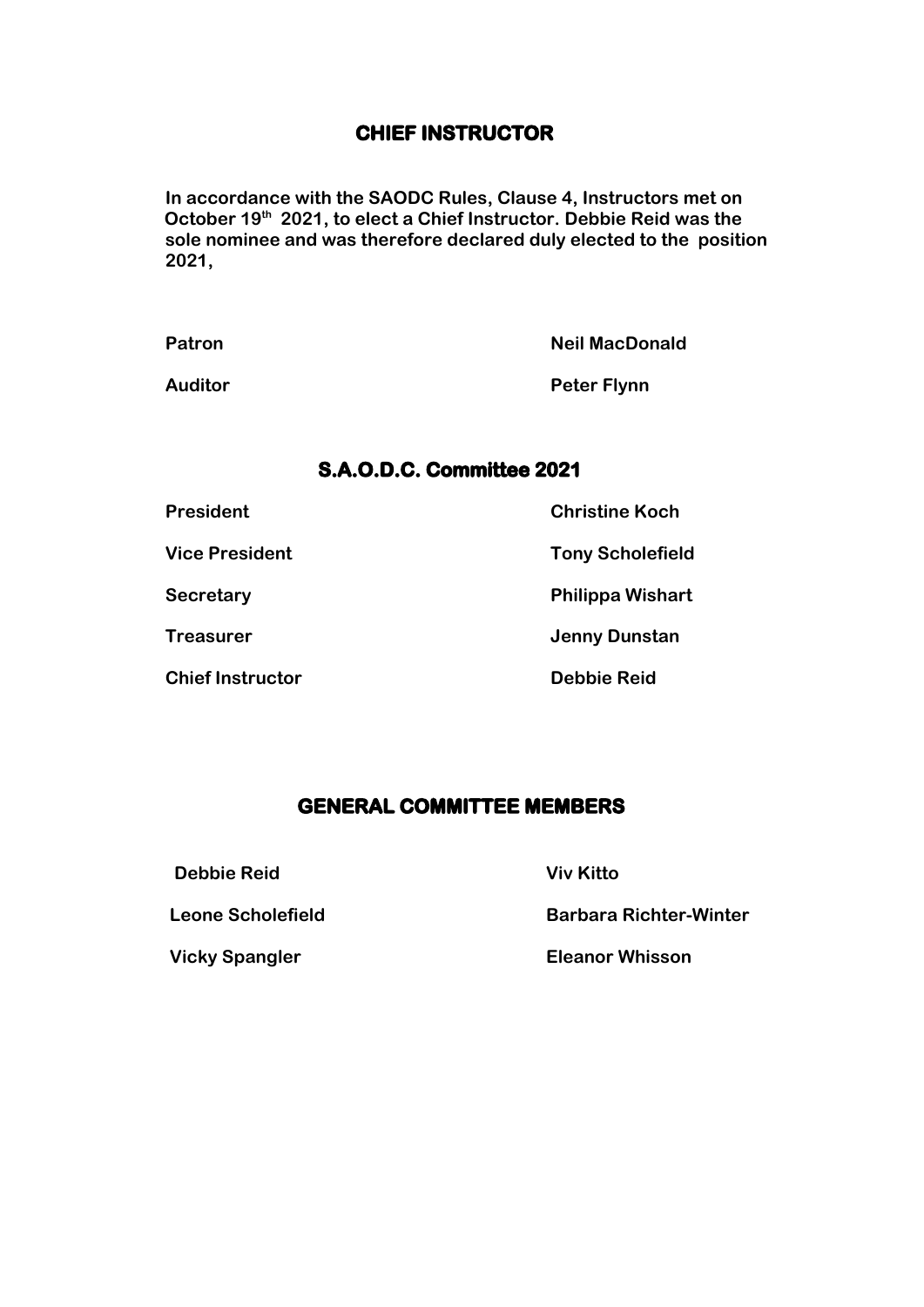| <b>DEPARTMENTS</b> |                                |                                                                                                                                     |  |
|--------------------|--------------------------------|-------------------------------------------------------------------------------------------------------------------------------------|--|
|                    | <b>Trial Manager</b>           | <b>Barbara Richter-Winter</b>                                                                                                       |  |
|                    | <b>Trial Secretary</b>         | <b>Vicky Spangler</b>                                                                                                               |  |
|                    | <b>Grounds &amp; Equipment</b> | <b>Not filled</b>                                                                                                                   |  |
|                    | <b>Membership</b>              | <b>Christine Koch</b><br><b>Jenny Dunstan</b><br><b>Barbara Richter-Winter</b><br><b>Eleanor Whisson</b><br><b>Philippa Wishart</b> |  |
|                    | Website                        | <b>Tony Scholefield</b>                                                                                                             |  |
|                    | <b>Chatter Sheet Editor</b>    | <b>Barbara Richter-Winter</b>                                                                                                       |  |
|                    | Catering                       | <b>Debbie Reid</b><br><b>Jenny Dunstan</b><br><b>Philippa Wishart</b><br><b>Eleonora Whisson</b>                                    |  |
|                    | <b>Trophy Registrar</b>        | <b>Christine Koch</b><br><b>Leone Scholefield</b>                                                                                   |  |
|                    | <b>Publicity</b>               | Leone Scholefield                                                                                                                   |  |
|                    | <b>Fundraising</b>             | <b>Tony Scholefield</b>                                                                                                             |  |
|                    |                                |                                                                                                                                     |  |

### **ACKNOWLEDGEMENTS**

**The Committee would like to acknowledge the assistance of all Club members who helped during the year, particularly the assistance provided by the f following people.**

**Sales Counter: No committee member took on the portfolio, but Debbie Reid , the Chief Instructor, took responsibility for ordering supplies and organising the display of goods for sale.**

### **A Special Thank You**

**Thanks to Julie Brown. The Club appreciate Julie's ongoing assistance with the Website.** 

**Thanks to Julie Fielhouse. Julie has continued to take on the task of recording Fieldhouse.results and preparing certificates for presentation to successful competitors at SAODC trials.**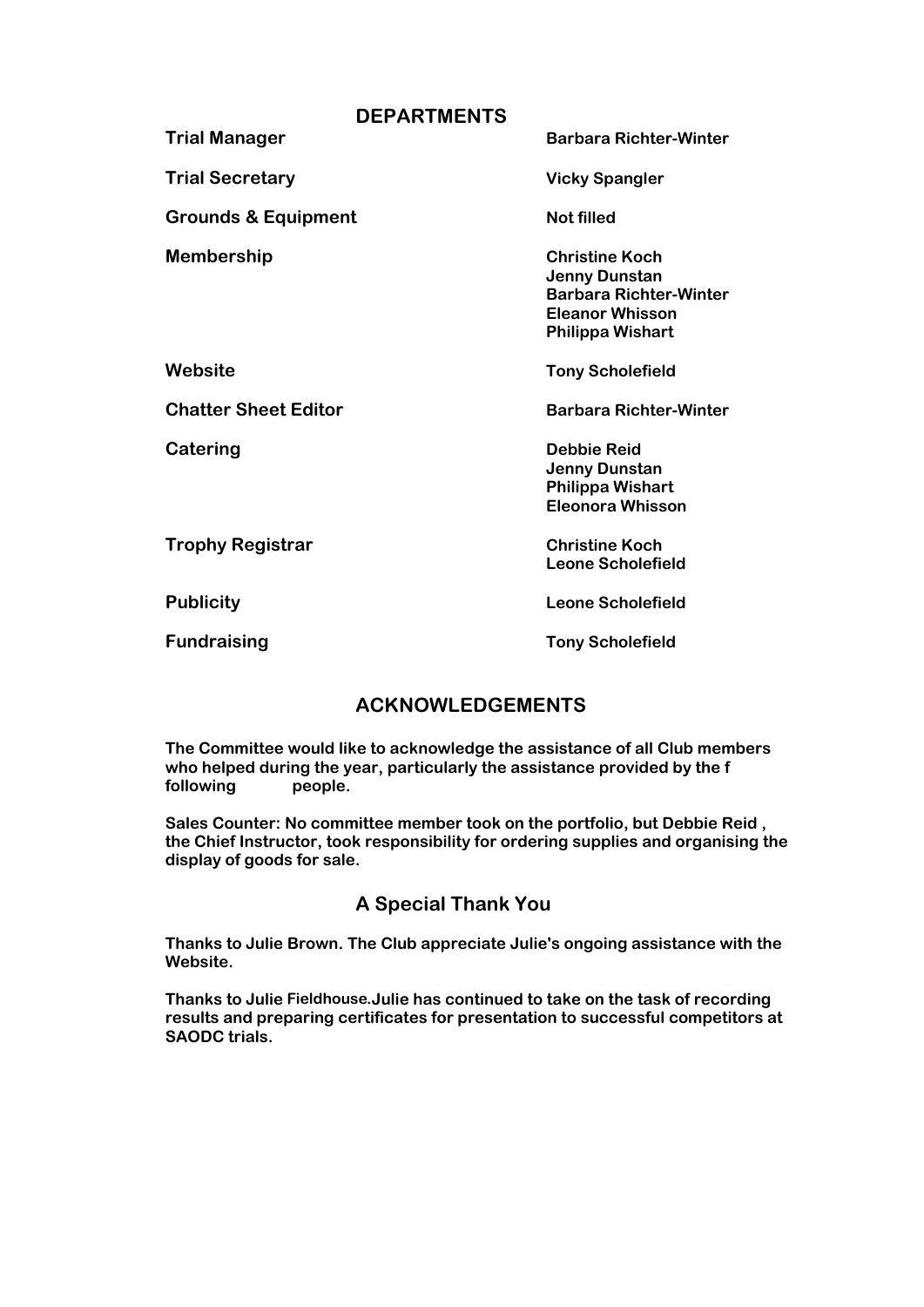### **S.A.O.D.C. Instructors 2021**

| <b>Chief Instructor</b>      | <b>Debbie Reid</b>            |
|------------------------------|-------------------------------|
| <b>Obedience Instructors</b> |                               |
| <b>Pat Bigiolli</b>          | <b>Christine Koch</b>         |
| <b>Sue Cameron</b>           | <b>Pin Needham</b>            |
| <b>Julie Brown</b>           | Dave Odgen                    |
| <b>Bev Dodd</b>              | <b>Chris Oerman</b>           |
| Lee Irvine                   | <b>Barbara Richter-Winter</b> |
| <b>Viv Kitto</b>             | <b>Vicky Spangler</b>         |
|                              |                               |

### **Rally-O Instructor**

**N/A**

## **Honorary Rally-O Instructor**

### **Mary Vahaviolos**

## **Honorary Instructors**

 **Karin Hellak**

### **Aspiring Instructors**

**Jenny Barnes, Daina Hayler, Chris Covino**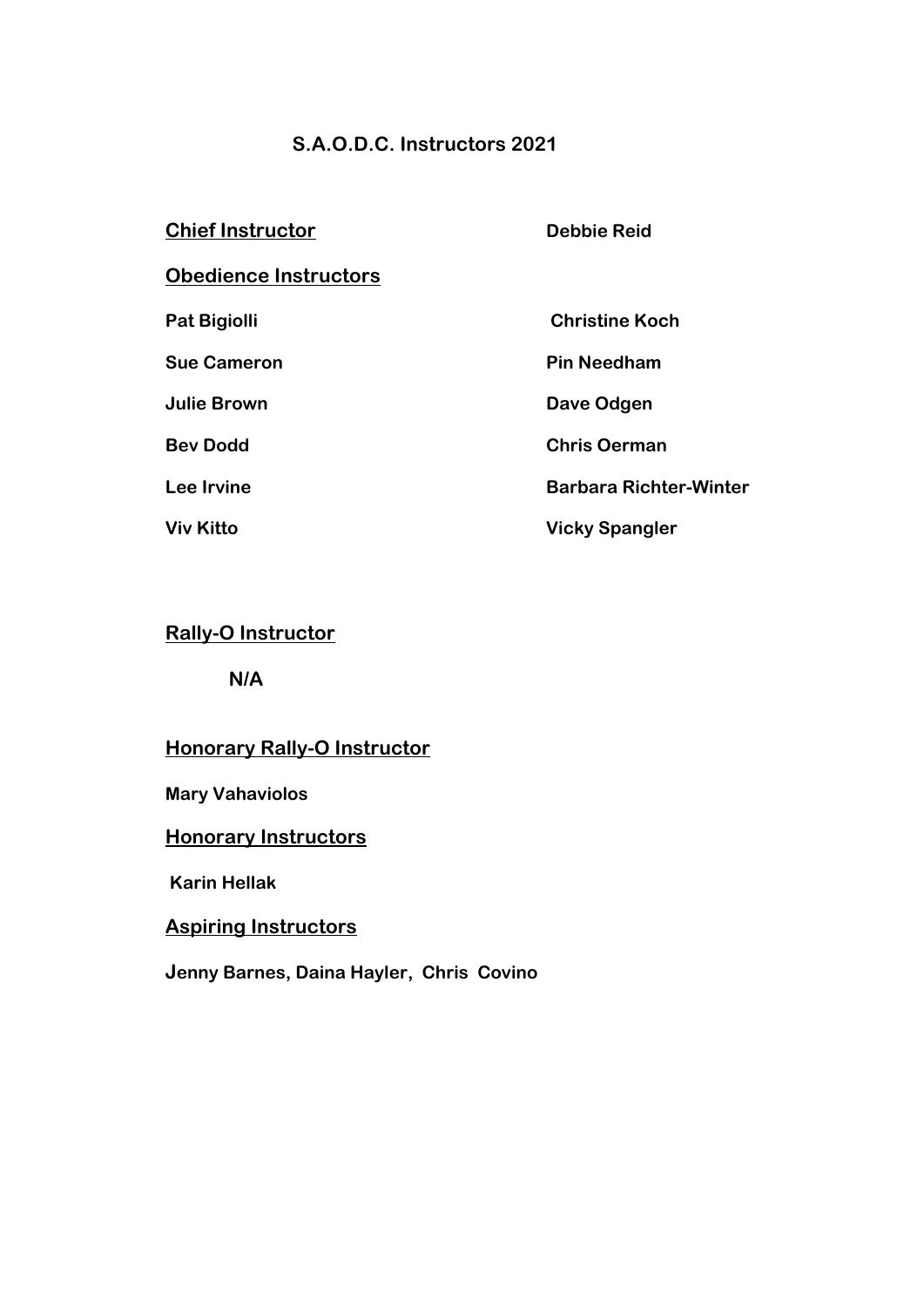#### **LIFE MEMBERS OF THE SOUTH AUSTRALIAN OBEDIENCE DOB CLUB INC.**

**1962 Harold Camm (Dec)-Founder 1987 Herman Behrendt (Dec) 1965 Doug Kemp (Dec) 1989 Jayne Smith 1965 Nelson Gare (Dec) 1992 Gwenda Baker (Dec) 1966 Barbara Horne (Dec) 1992 Donna Cox 1966 John Moroney (Dec) 1992 Jackie Horton 1966 James Turner 1992 Ron Kutzer (Dec) 1970 Robert Glastonbury (Dec) 1993 Lillian Sandison 1971 Ilva Pammenter (Dec) 1995 Ruth Johns 1971 Kevin Prior (Dec) 1997 Gary Talbot (Dec) 1972 McNeil Sloane (Dec) 2002 Gina Smith 1975 Peter Smith 2005 Bev Dodd 1980 John Senior (Dec) 2005 Ann Farndell 1980 Bert Vowels (Dec) 2005 Roger Harrington (Dec) 1980 Mary Brailey (Dec) 2005 Jessie Hughs 1980 Ivan Stacey 2005 Rose Ince 1980 Neil Frost 2005 Yve Rixon 1983 Hans Schindler (Dec) 2005 Lloyd Roberts 1983 Dorothy Toy (Dec) 2005 Bill Sandison 1984 Jack Baker 2005 Brian Scholz 1984 Alf Toy (Dec) 2005 Eileen Supple (Dec) 1985 Neil MacDonald 2005 Margaret Talbo 1985 Bon Jordan 2005 Marie Wells 1986 Joan Owens (Dec) 2014 John Farmer**

**2014 Chris Oerman**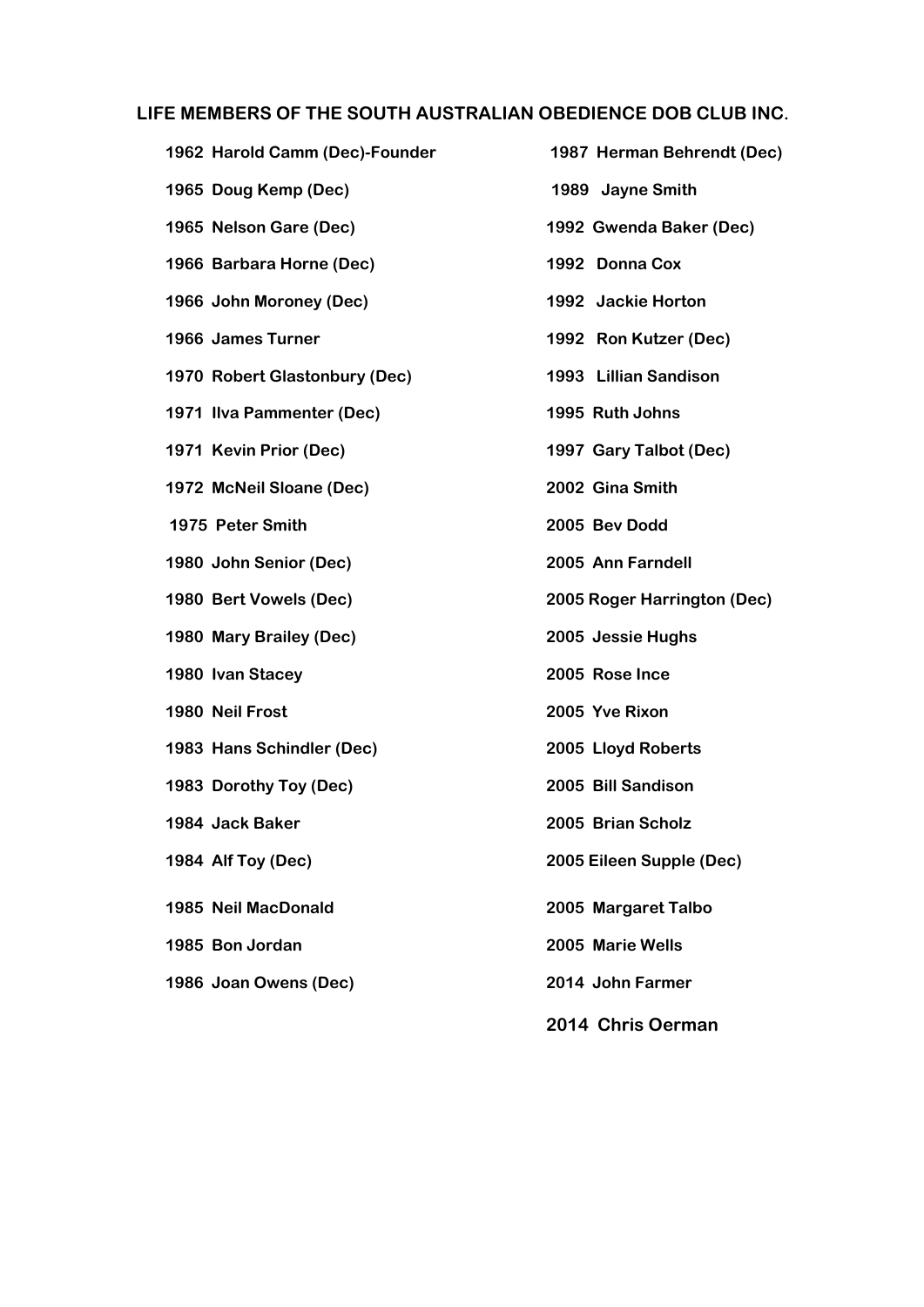# **ANNUAL REPORTS**

### **PRESIDENT**

**The Club has now experienced nearly two years of COVID-19 restrictions. However, the Committee and Instructors have done a sterling job in continuing to conduct training and to hold successful Obedience, Rally and Tricks Trials during the year. This included providing the venue for the inaugural State Trick Dog Championships on the 11 April while also conducting an SAODC Obedience and Rally Trial.**

**The Dogs SA Obedience Advisory Committee asked the Club to host the State Obedience and Rally Championships the weekend of 18 and 19 September, which was very successful. On 3 October the Club held double Rally and double Tricks Trials and on 6 November our last trials for the year were night Obedience and Tricks Trials.**

**When the Club resumed training in February, it was with more than 100 new members and a significant number of returning members. As a consequence, class numbers were extremely large, and the Committee determined that we would be unable to successfully provide training to another intake at the end of March. This was done to ensure class sizes remained no larger than 8-10.**

**While Club training was only restricted due to the "Modbury Cluster" for a week at the end of July, it did mean we were unable to have an in take of new members on the last Tuesday of the month. As a consequence, the Club experienced an extremely large number of people wishing to join at the end of August. Had we not been able to hold the Welcome Talk outside, as we were blessed with an exceptionally balmy, still evening, we would have needed to turn people away due to the limit on the numbers we can seat in the club rooms under our COVID Safe Plan.**

**Although the Club was unable to have an intake of new members in March and August, the 2021 membership year saw a total membership of 346, comprising 295 new members and 51 renewals. By way of comparison, total membership in 2020 was 313. Membership numbers have increased significantly since 2019 (212) and 2018 (232).**

**This large increase in membership numbers has not been matched with an increase in Instructor and Aspiring Instructor numbers. It is due to this mismatch between people wanting to join the club and the number of Instructors available to take classes, that the Committee is asking members at the Annual General Meeting to consider a proposal to move to a term-based model of training. If membership applications**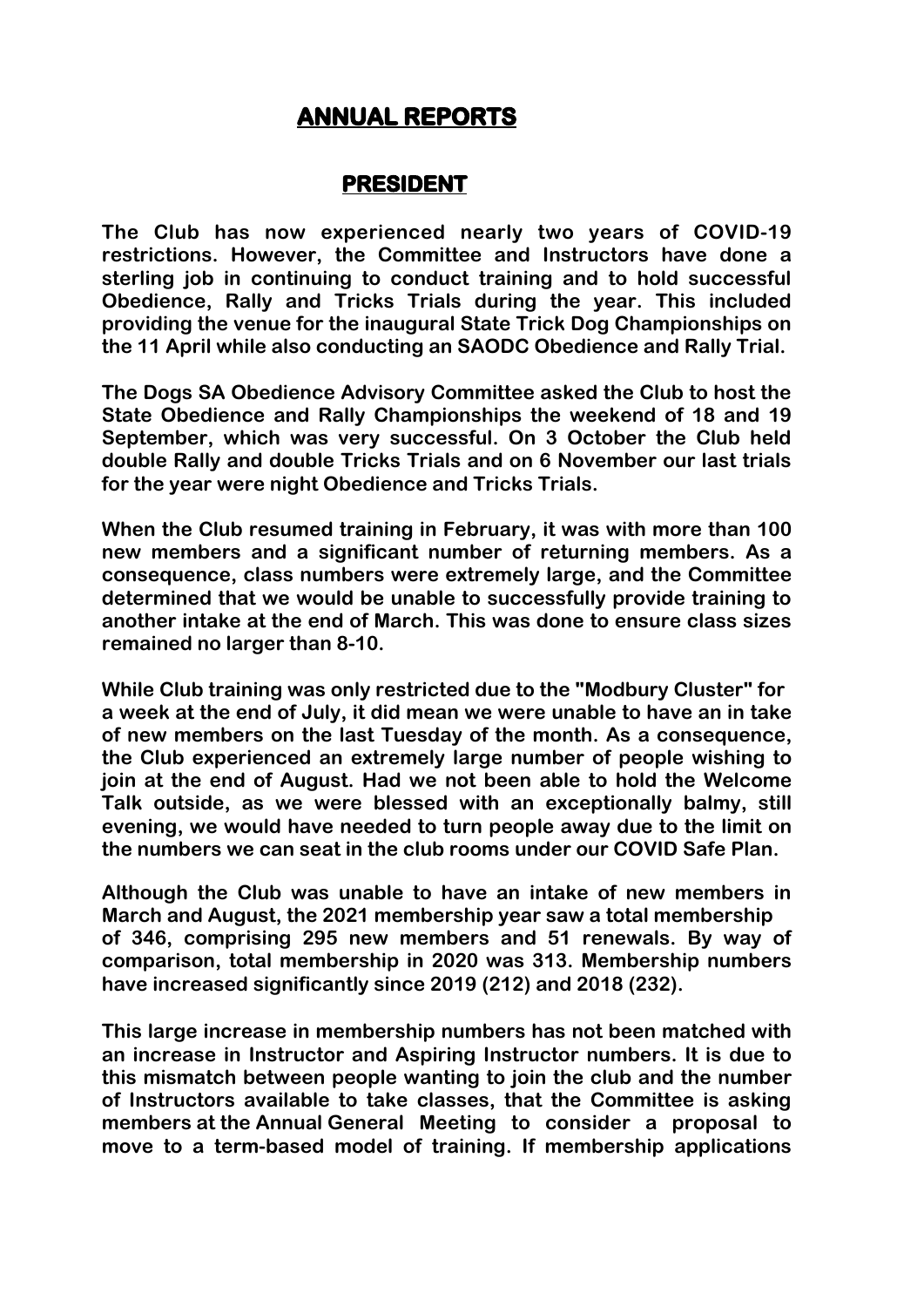**continue to either grow or remain at the current rate, it is quite likely that the Club will need to consider restricting numbers joining each month to ensure classes are manageable and enjoyable for both members and Instructors.**

**Thank you to the Club's Committee for all the hard work which is done, often behind the scenes, to ensure training and events occur throughout the year. Special thanks to our Club Treasurer, Jenny Dunstan, Secretary, Philippa Wishart, and Vice-President, Tony Scholefield, for keeping the day-to-day activities of the Club running. Also to our Trial Secretary, Vicky Spangler, Trial Manager, Barbara Richter-Winter, and the Catering Sub-Committee, Deb, Jenny and Phillipa, for ensuring our Trials were so capably conducted this year.**

**The Club's Chief Instructor, Debbie Reid, has been re-elected to the role for 2022. On behalf of the Committee, many thanks to Debbie for juggling member numbers, class sizes andInstructor availability throughout the year.**

**My best wishes to all our members and their families for the festive season and have a safe and happy Christmas and New Year. Enjoy the summer break and I look forward to seeing everyone again next year.**

**Christine Koch**

## **TREASURER**

**Our overall financial position has improved by around 8% over the 2020/21 year. 2021 has been a challenging year for both training and trials. Our membership is on par to the previous year, despite a couple of months where new members could not be taken due to a lack of new instructors. Sales of toys, equipment and treats has been the significant contributor.** 

**Thanks to members who continue to donate items, both items for sale and raffle prizes- this greatly assists our fundraising efforts.**

**We continue to improve our range of stock (collars, leads, harnesses, training toys) which we pass on to members at just above cost price. This is an attractive benefit for members. Thanks to Deb Reid for all her work in this area.**

**We have purchased the Square system allowing for easy credit**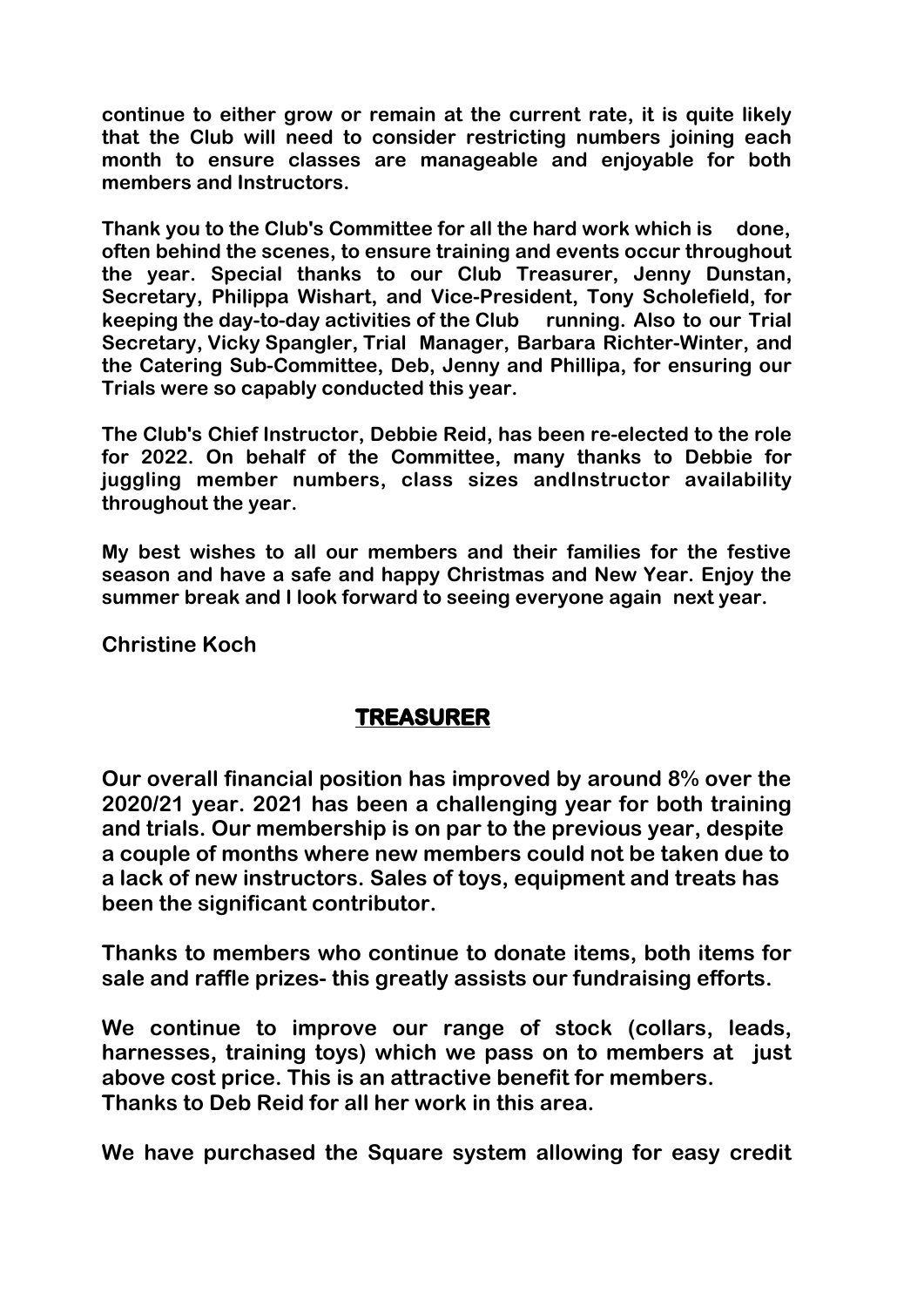**card payments in 2021 and will continue this option going forward. Credit card has become the most used method for purchase.**

**Thanks to all the committee in their support and it's a continuing pleasure registering new members and seeing all the fun and progress of their dogs.**

**Jenny Dunstan**

# **CHIEF INSTRUCTOR**

**A very big thank you to all instructors and aspiring Instructors. We did start the year with 4 aspiring structors but unfortunately two were unable to continue but the 2 remaining, Chris and Daina, are now taking there own L1 classes and doing a fantastic job. At times classes have been too big due to lack of instructors but hopefully in the event of changing the structure of classes in the near future this will be overcome. I have been busy with my own life and have not had time to organise many instructors meetings over the last 12 months but will resurrect that next year.** 

**Wishing you all a great festive season.**

**Cheers, Debbie**

# **Fund Raising**

**The club has not done as much fundraising as we would have liked to this year, in part due to uncertainty around COVID-19. We have run raffles at all trials conducted on our grounds i.e. our own trials and the State Obedience Championships. These have been well supported. Thank you to everyone who supplied prizes and sold tickets. We have once again sold Entertainment Memberships. Thank you to everyone who purchased one, the club receives \$15 per membership. Next year we hope to do a bit more.**

**Regards**

**Tony Scholefield Tony Scholefield**